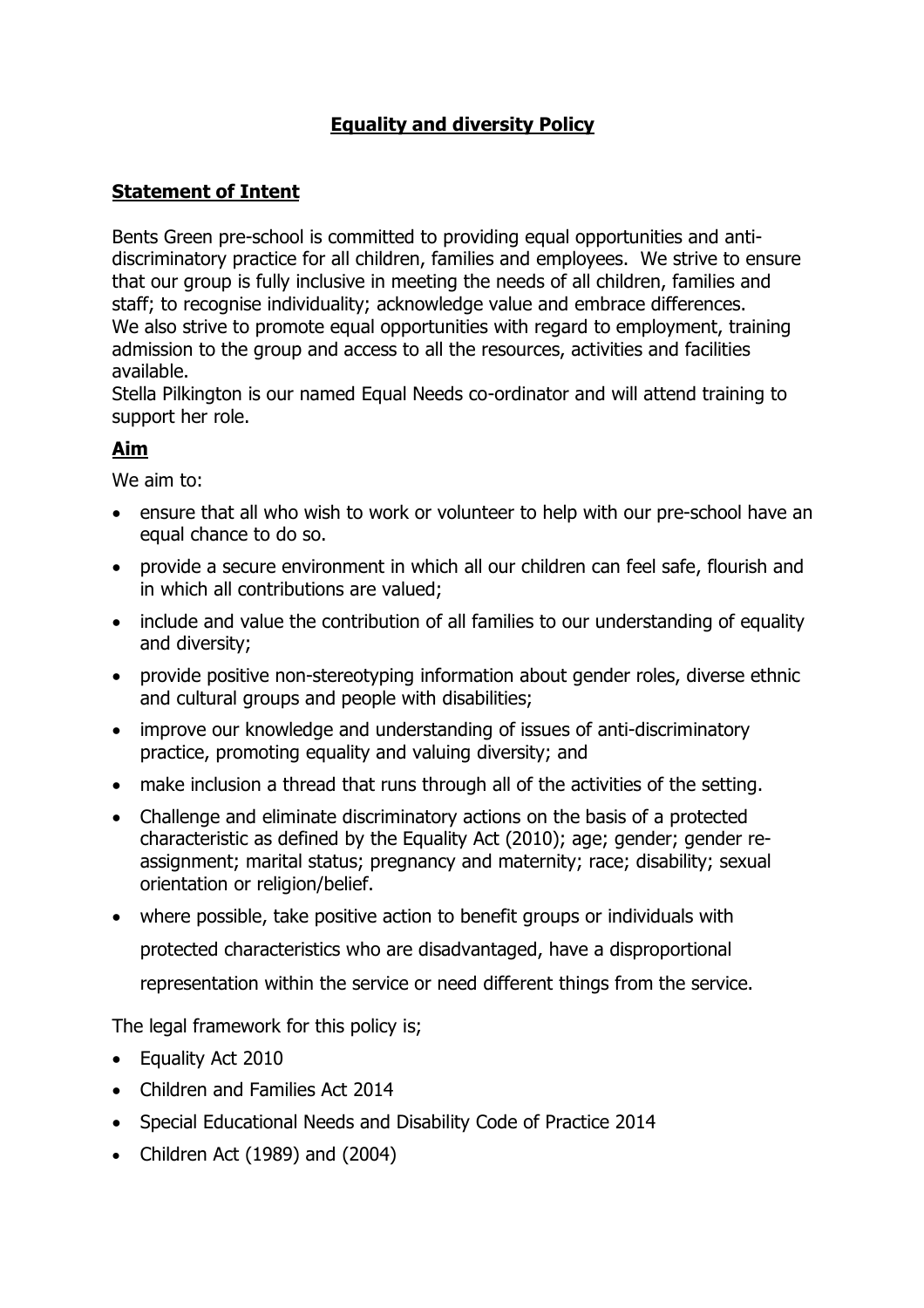- Fundamental British Values in the Early Years (Foundation Years 2015)
- Prevent Duty Guidance: for England and Wales (HMG 2015)
- The Prevent Duty: Departmental Advice for Schools and Childcare Providers (DfE 2015).

# **Methods**

#### **Admissions**

- Our setting is open to all members of the community
- We advertise our service widely, using services such as Sheffield Directory and Link Magazine
- We reflect the diversity of members of our society in our continuous photo displays.
- We provide information in clear, concise language, whether in spoken or written form.
- We can provide information in as many languages as possible, if requested...
- We base our admissions policy on a fair system; a copy of this policy is also available on our website.
- We ensure that all parents are made aware of our Equality policy. All our policies are kept in the corridor and are easily accessible to parents.
- We do not discriminate against a child or their family, or prevent admission to our setting, on the basis of race, ethnicity, religion or social background.
- In accordance with the Equality Act 2010, we will not treat a child or adult with a disability "less favourably".
- We would ensure reasonable adjustments are made to the room layout, to ensure that disabled children or adults can participate successfully in the service we offer.

## **Employment**

- Posts are advertised widely, taking into account safer recruitment procedures from Sheffield Safeguarding Children's Board and all applicants are judged against explicit and fair criteria.
- Applicants are welcome from all backgrounds and posts are open to all.
- We may use the exemption clauses, in relevant legislation, where this is necessary, to enable the service to best meet the needs of the community.
- The applicant who best meets the criteria is offered the post, subject to references and checks by the Disclosure and Barring Services. This ensures fairness in the selection process.
- All job descriptions include a commitment to equality and diversity as part of their specifications.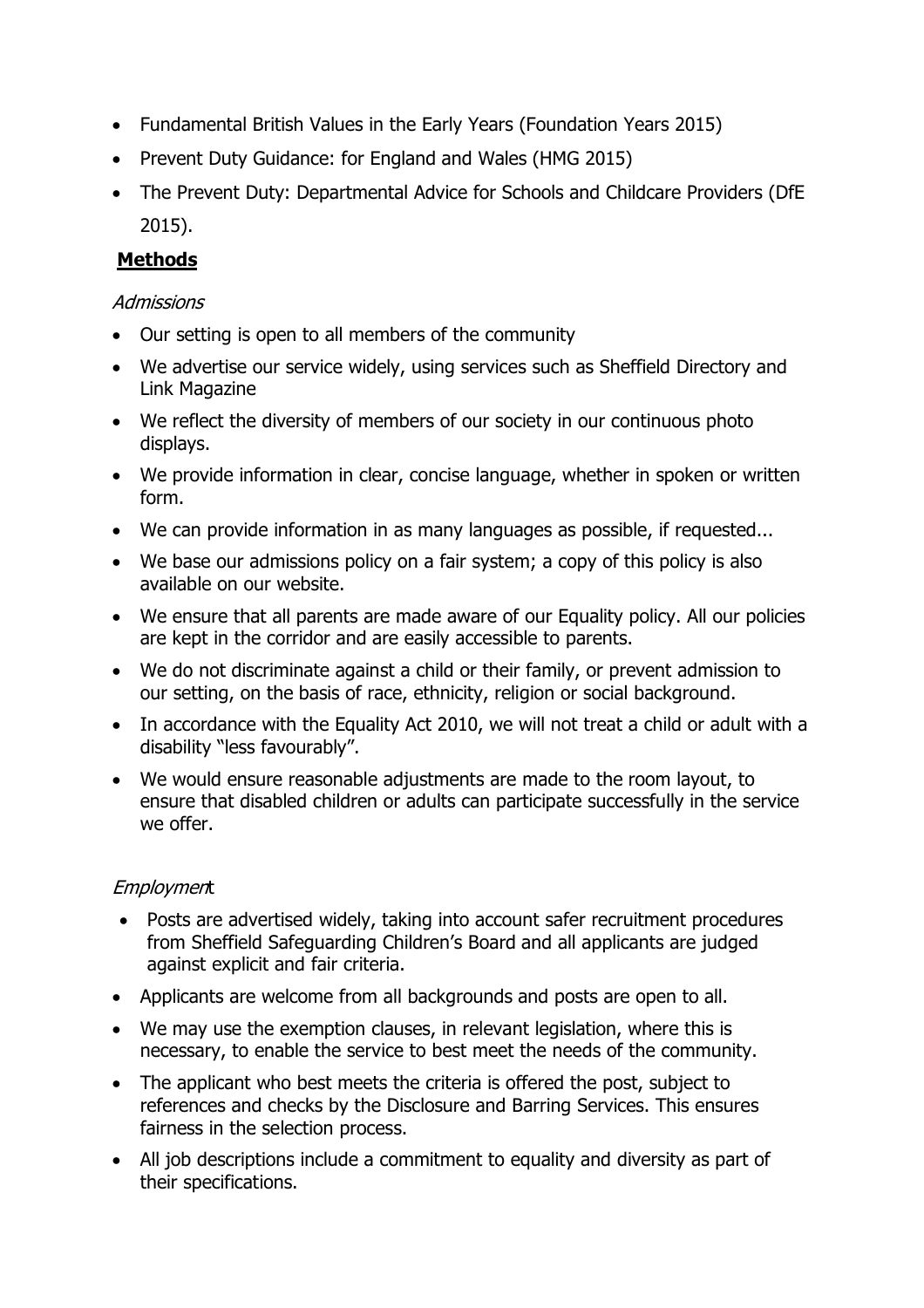• We monitor our application process to ensure that it is fair and accurate.

### **Training**

- We seek out training opportunities for staff and volunteers to enable them to develop anti-discriminatory and inclusive practices, which enable all children to flourish.
- We continually review our practices to ensure that we are fully implementing our policy for equality, diversity and inclusion. Our policies are reviewed regularly and a list is available on the stationery cupboard.
- Where possible training is offered to our parents e.g. first aid training.
- All staff accessed Prevent duty training in accordance with current legislation.

#### **Curriculum**

- All children will be respected and their individuality and potential recognised, valued and nurtured. (PIP 1.1, 1.2, 3.2) This is carried out by means of each key person observing their individual children, analysing and planning their next steps. By focussing on this method, this enables us as a team to include the individual needs of every child, irrespective of gender, culture, sexual orientation or disability, as the planning is tailored to them. Meetings and informal discussions are held with parents to share child's development.
- Creating an environment of mutual respect and tolerance and to model desirable behaviour to children and to support their understanding that some behaviours can be hurtful and unacceptable. (included in our behaviour policy).
- Activities and equipment give children the opportunities to develop in a prejudice free environment. (PIP 1.2, 2.4, 4.1, 4.4). Children are always offered choices in their daily activities.
- Recognising the different learning styles of girls and boys, making appropriate provision within the curriculum to ensure each child receives the widest possible opportunity to develop their skills and abilities; (PIP 2.3, 3.1, 3.2, 4.1, 4.2, 4.3, 4.4)
- Our toys and equipment are selected to give children a more balanced view of the world and to respect and appreciate the multicultural society.
- To celebrate a wide range of festivals, by means of stories, celebrations, food and displays.
- To show respectful awareness to all the major events in the lives of the children and families in the group and in our society as a whole, and to welcome the diversity of backgrounds
- To ensure that children leaning English as an additional language have full access and are supported.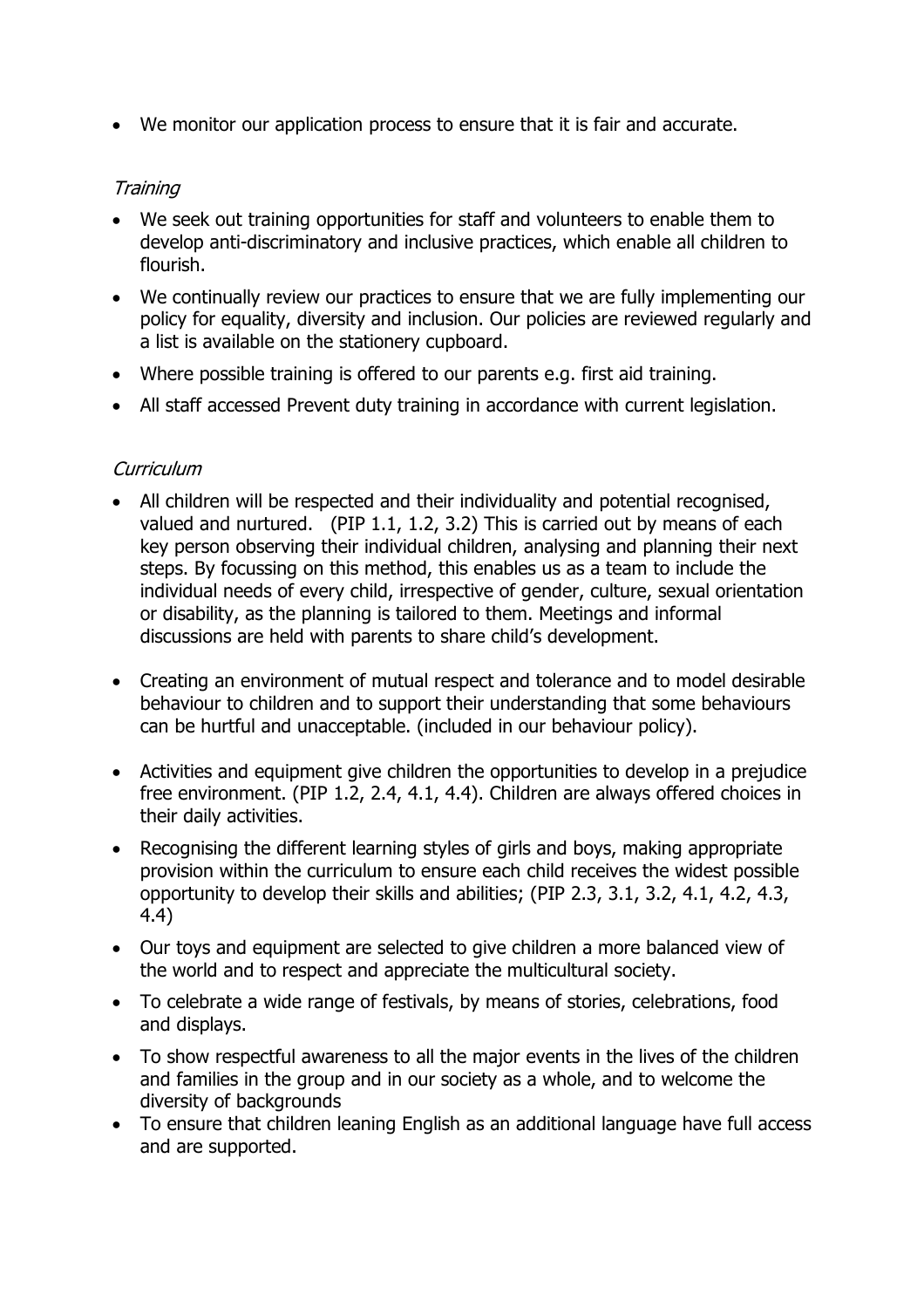- To ensure that disabled children with and without additional needs are fully supported.
- •
- Social and emotional development is shaped by early experiences and relationships and incorporates elements of equality and British and universal values. This is embedded in our curriculum. We support children's skills so that they can become social citizens in an age-appropriate way, that is, so that they are able to listen and attend to instructions; know the difference between right and wrong; recognise similarities and differences between themselves and others; make and maintain friendships; develop empathy and consideration of other people; take turns in play and conversation; avoid risk and take notice of rules and boundaries; learn not to hurt/upset other people with words and actions; understand the consequences of hurtful/discriminatory behaviour.

### Valuing diversity in families

- We welcome the diversity of family lifestyles and work with all families.
- We encourage children to contribute stories of their everyday life to the setting.
- We encourage parents/carers to take part in the life of the setting and to contribute fully. Parents are encouraged to participate each term. Our Management Committee consists of parents of our current children.
- For families who speak languages in addition to English, we will develop means to ensure their full inclusion, e.g. using visual signs, communicating to parents.
- We develop action plans to ensure that people with impairments can participate fully in the service and the curriculum offered by the setting.
- We offer a flexible payment system for families of differing means and offer information regarding sources of financial support.

#### Food

- We work in partnership with parents to ensure that the medical, cultural and dietary needs of children are met.
- We help children to learn about a range of food, and of cultural approaches to snack times and eating, and to respect the differences among them.